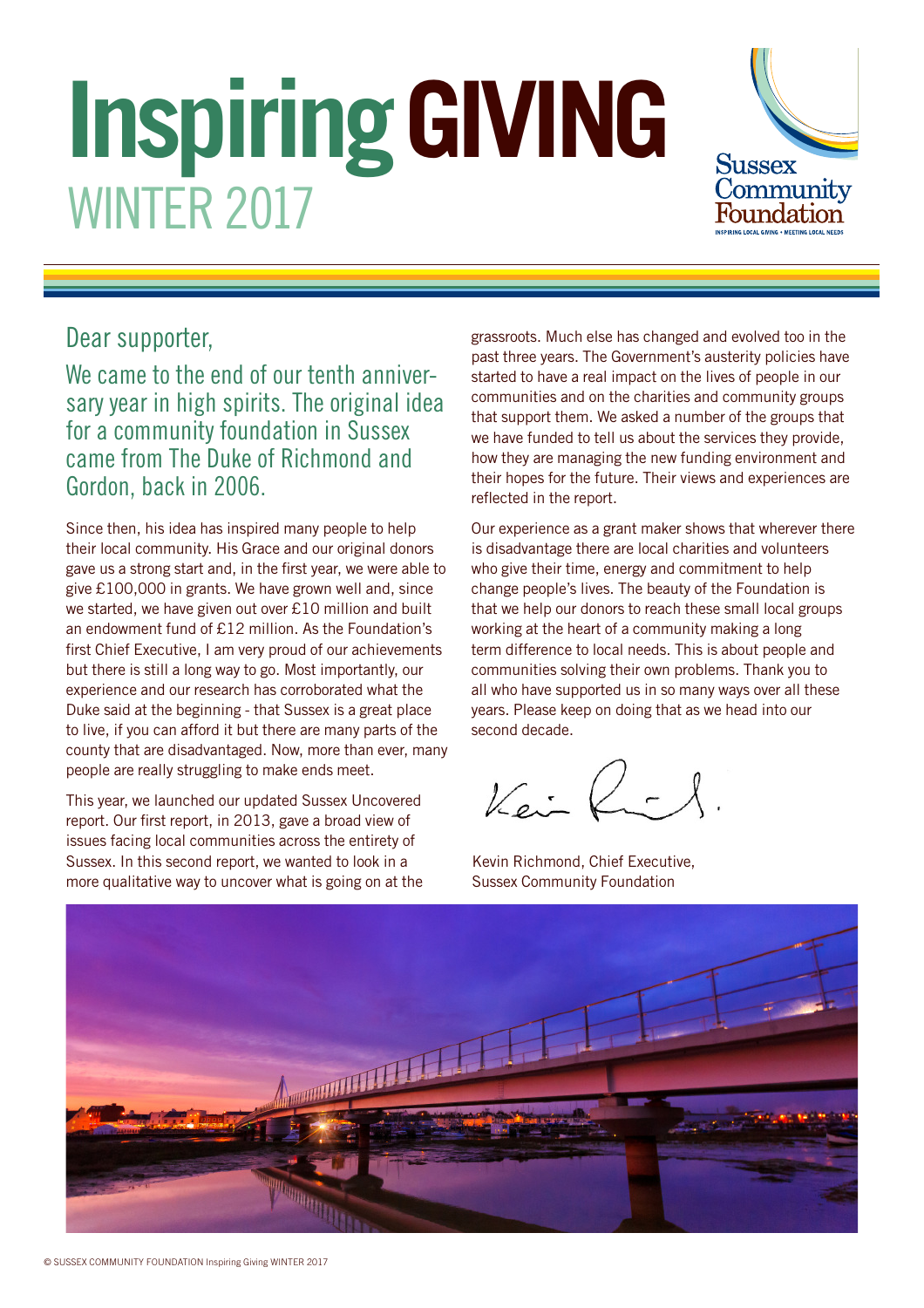#### **We held a number of events to mark our tenth anniversary last year.**

## MICHELHAM PRIORY

The High Sheriff of East Sussex, Mr Michael Foster DL (pictured here with his wife Rosemary and Anne Moore-Bick, left), welcomed 100 guests from across East Sussex to the beautiful and historic Michelham Priory in September. Thank you to speakers Howard Wardle from Eastbourne Foodbank and Jackie Wilkes of Lewes and Seaford CAB who were able to tell guests the difference our funding has made to the people they support.



## Goodwood House

Our founder, The Duke of Richmond and Gordon, welcomed our guests to his beautiful home just before Christmas. His Grace spoke about his pride that the Foundation has achieved so much in ten years and his hopes for the next ten years. We want to thank him for all his continued support. Pictured here are guests David and Caroline Nicholls (left) and Michael and Lilian Holdsworth.



## The Amex Foundation

At our tenth anniversary annual meeting in November, The Amex Foundation, the financial services company's global philanthropy programme, gave its annual local awards. They were presented by Ivan Mainprize, Vice President, American Express, pictured here with representatives from the recipient organisations. "American Express has a long history of supporting the local community in the UK and across Sussex," said Mr Mainprize. "There is a real culture of giving and volunteering across the business, which can be seen in the support our employees give to our volunteer programmes and through their own fundraising efforts. Our partnership with Sussex Community Foundation ensures that the American Express grants are awarded to deserving charities that make a real difference to the lives of the people they work with throughout Sussex."



## Gatwick Fund

The launch of the new Gatwick Foundation Fund was held at St Mary's House in Bramber on 1st December marking a partnership between Gatwick Airport, Sussex Community Foundation and our sister foundations in Kent and Surrey which will oversee £300,000 worth of annual grants for worthy causes. Funding will be used to promote employment, training and skills, alongside support for families, the elderly and young people across the three counties. As the world's busiest single runway airport, Gatwick plays a key role in the South East and the Gatwick Foundation Fund is designed to support important causes across the region.

## Arthur Green awards

The Mayor of Brighton and Hove, Cllr Pete West, hosted a reception at the Mayor's Parlour at Brighton Town Hall, where Brighton philanthropist and long-time Foundation supporter, Arthur Green, presented his latest awards to local charities and community groups from the Arthur and Doreen Green Fund. Mr Green has lived in Hove for a number of years and is now well into his retirement. In 2008, Arthur's wife, Doreen, died from cancer. With the legacy he had inherited, he set up the Arthur and Doreen Green Fund.

One of the groups funded was the Secret Garden which lies in the area of ground behind St Leonard's Church in Hove. This wild ground has been transformed into a productive and welcoming garden for the local community, growing vegetables and with a pond, shed and beehives, all maintained by volunteers.

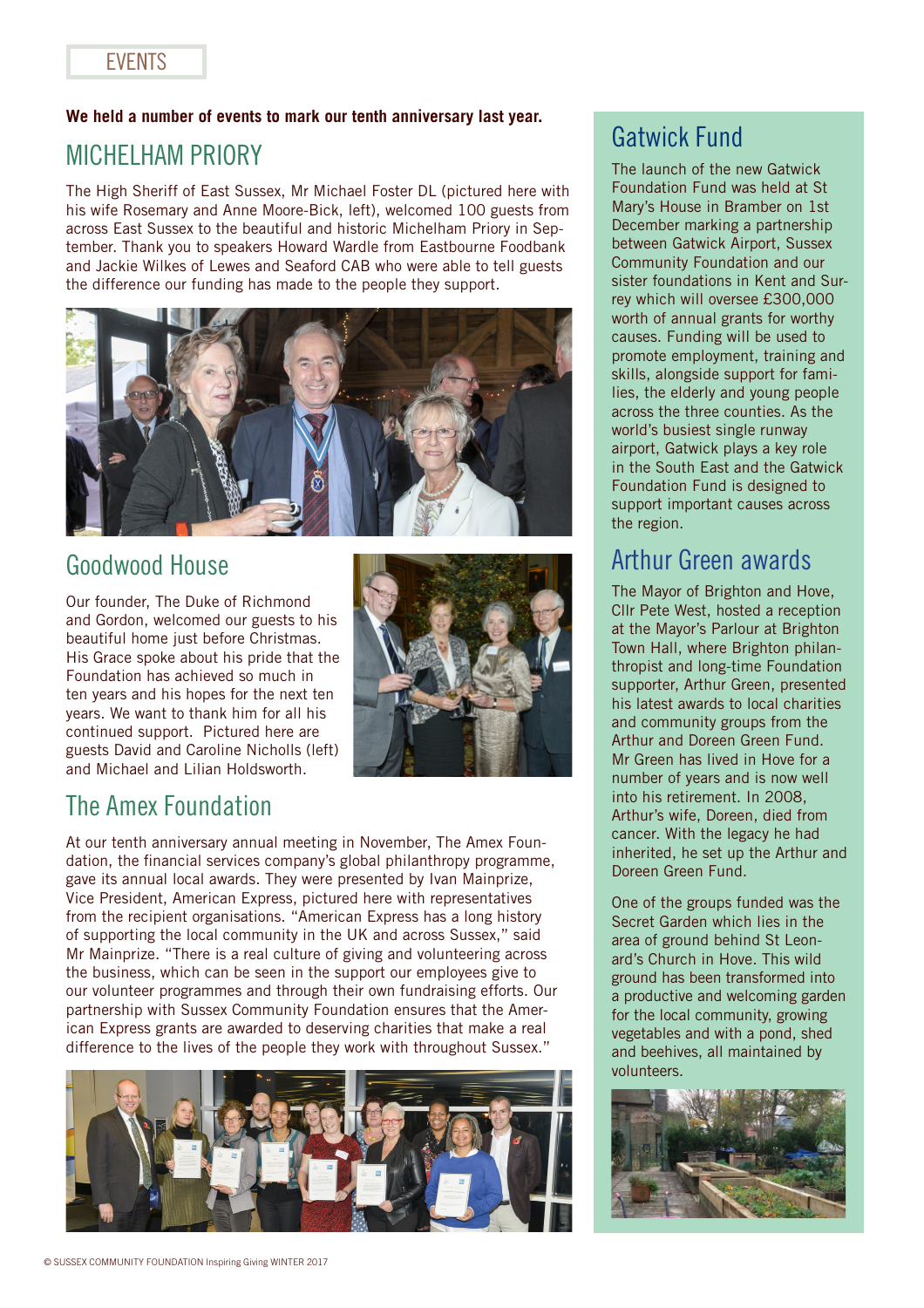## SUSSEX UNCOVERED 2: BRIDGING THE GAP

#### We launched our updated Sussex Uncovered report at our annual meeting held, courtesy of American Express, at the American Express Community Stadium in Falmer in November.

The report showed that child poverty is still shockingly high, three years after the charity's first report in 2013. In addition, there is huge disparity between different parts of Sussex. In one area of Hastings, child poverty is running at over 75% (Baird ward, Hastings, 75.5%), whereas in Lindfield, Mid Sussex, less than 1% (0.90%) of children live in poverty. Speakers at the launch included Imran Hussain, Director of Policy, Rights and Advocacy at the Child Poverty Action Group, pictured here, and Jessica Britton, Chief Operating Officer at NHS Hastings & Rother CCG and NHS Eastbourne, Hailsham and Seaford CCG, pictured below.



Like the first report, Sussex Uncovered 2: Bridging the Gap shows that there is serious deprivation in Sussex, comparable to the most deprived inner city areas and that the costs of living in a rural community are substantially higher than for town-dwellers. Around 25% of Sussex people (outside Brighton & Hove) live in rural areas and those living on low incomes there can face multiple disadvantages.

#### **Key findings**

- The worst child poverty in Sussex is now in Baird ward in Hastings where 75.5% of children live in poverty. In our last report, the figure for Tressell ward in Hastings was the highest (67%).
- Hastings and Brighton & Hove still have levels of overall deprivation above the national average. Hastings is the most deprived overall and ranks 20th out of 326 districts in England. It was ranked 20th last time, indicating that its relative deprivation remains unchanged.
- The average salary of those employed in Sussex remains the lowest in the South East at £28,752. It is below both the South East and



England averages. The three districts in Sussex with the highest employment incomes are Mid Sussex, Horsham and Wealden. In our last report, Chichester came third.

You can download the report here www.sussexgiving.org.uk/ sussexuncovered2

You can also download pdfs of the data we used, in the same place.

## News in brief

#### **LAST ROUND**

Since our last newsletter, we have given over £1 million in grants to charities, community groups, CICs (and some individuals) in Sussex.

One of those groups was Managing Bipolar CIC. Bipolar disorder is a chronic mental health condition and the NHS is really struggling to provide much, if any service. Across Hastings, Eastbourne, Newhaven and Peacehaven, there are over 2,500 people with a diagnosis of bipolar disorder. East Sussex County Council is no longer funding the group, due to cuts imposed on them. This £5,000 grant will help meet the costs of administrative support for the organisation. Pictured here is founder Tim Wood.



**For more information about our upcoming deadlines and the funds open for applications, visit www.sussexgiving.org. uk/apply**

#### **Goodbyes and hellos**

We are saying goodbye with great sadness to Programmes Manager Laura Williams and Grants Administrator Paula Blezard who are moving on to pastures new. Thank you both for everything you've done for the Foundation – you will be missed!

We also say a fond farewell to our Chairman, David Allam, who hands over the reins to Keith Hollis who became our new Chairman in November. Also trustees who come to the end of their tenure are Liz Bennett and Neil Hart – thank you for all you have done – and welcome aboard to Patricia Woolgar, Denise Patterson, Colin Field, Nicky Glover and Rodney Buse, a clutch of new trustees this year.